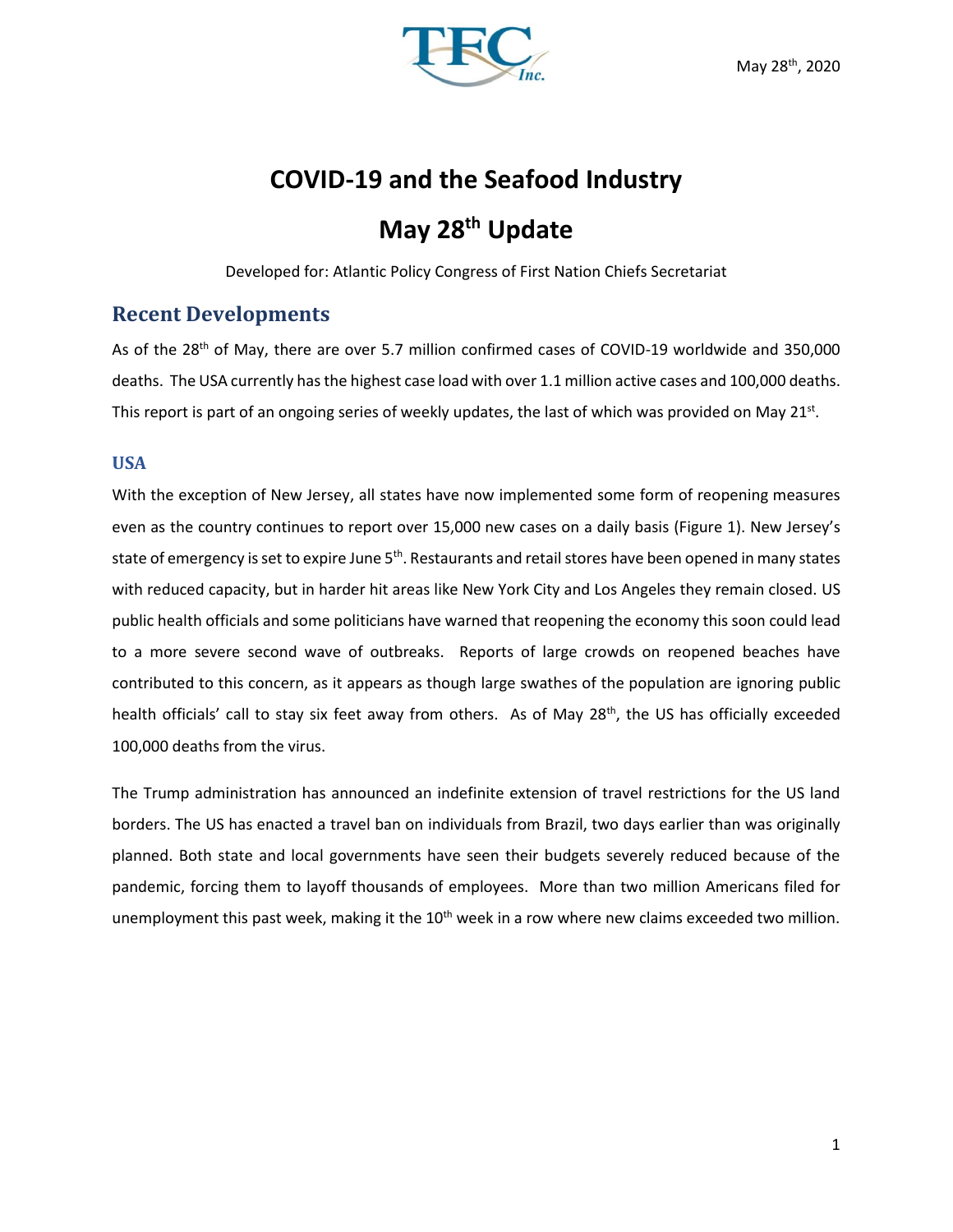

**Figure 1.** Map of US State closures, partial re-openings, and planned re-openings. Graphic taken from The New York Times.

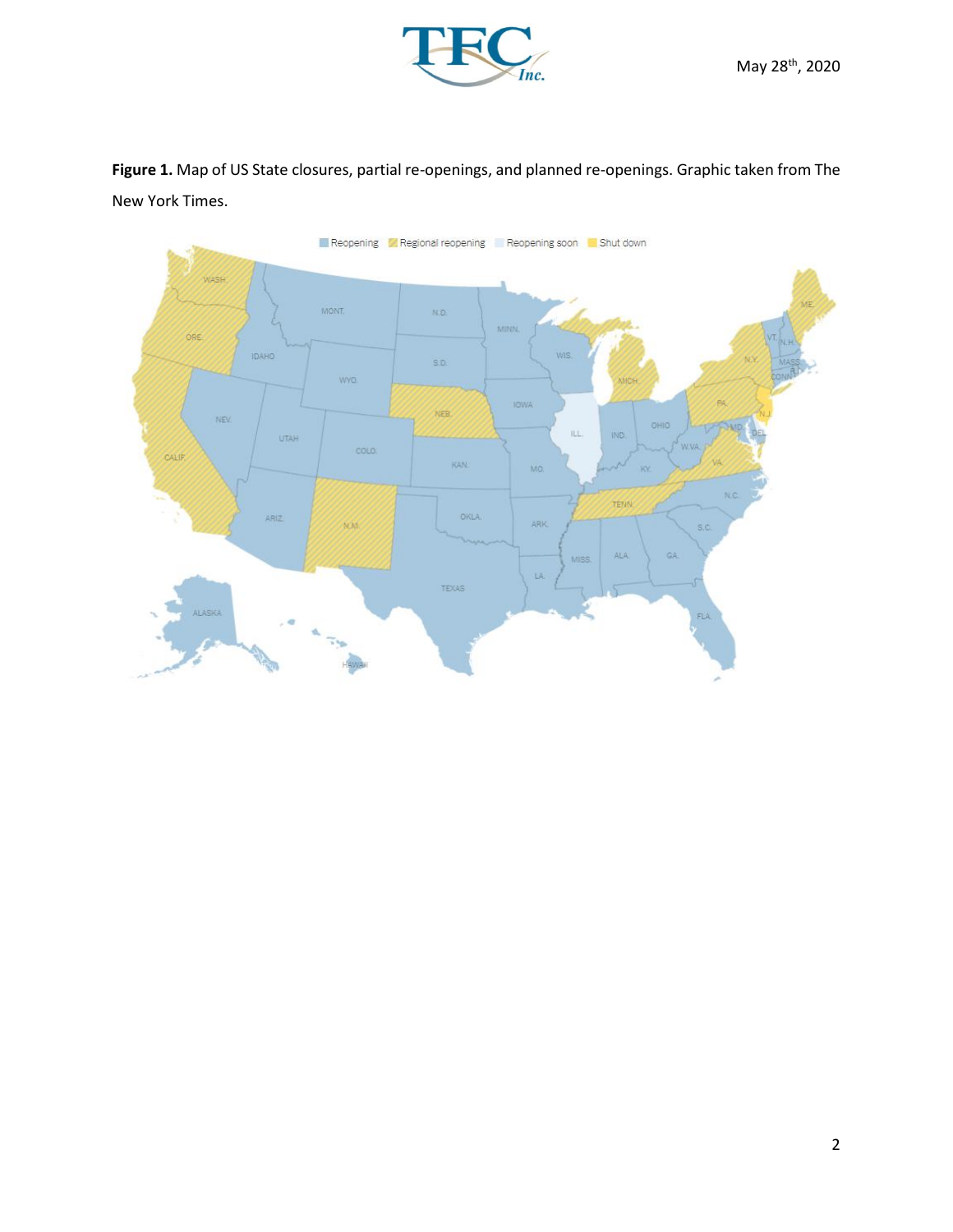

## **Canada**

The federal government is in the process of acquiring more personal protective equipment as Canadians are set to begin returning to work in short order as provinces continue to gradually reopen. Concern remains over the possibility of a second wave of infections as over half of all COVID-19 infections are from an unknown origin. Ontario and Quebec currently account for 95% of all new daily cases in Canada, and densely populated regions such as Toronto and Montreal appear to be the epicenters of the disease in Canada. All provinces and territories have announced re-opening plans, and most are either in the stages of re-opening or will enter re-opening stages by early June.

| <b>Province</b>         | Retail/restaurant re-opening date                                       |  |  |  |  |  |
|-------------------------|-------------------------------------------------------------------------|--|--|--|--|--|
| Alberta                 | Re-opened with capacity restrictions                                    |  |  |  |  |  |
| <b>British Colombia</b> | Re-opened with capacity restrictions                                    |  |  |  |  |  |
| Saskatchewan            | Retail: Partially re-opened                                             |  |  |  |  |  |
|                         | <b>Restaurant: TBD</b>                                                  |  |  |  |  |  |
|                         | Retail: Partially re-opened                                             |  |  |  |  |  |
| <b>Manitoba</b>         | Restaurant: Patio - Partially re-opened                                 |  |  |  |  |  |
|                         | Indoor - June 1                                                         |  |  |  |  |  |
| Ontario                 | Retail: Partially reopened                                              |  |  |  |  |  |
|                         | <b>Restaurants: TBD</b>                                                 |  |  |  |  |  |
| Quebec                  | Retail: Partially re-opened                                             |  |  |  |  |  |
|                         | <b>Restaurants: TBD</b>                                                 |  |  |  |  |  |
|                         | Retail: Partially reopened                                              |  |  |  |  |  |
| <b>New Brunswick</b>    | Restaurants: Partially re-opened, social distancing                     |  |  |  |  |  |
|                         | measures required                                                       |  |  |  |  |  |
| Nova Scotia             | Retail and Restaurants: June 5 <sup>th</sup> with capacity restrictions |  |  |  |  |  |
| P.E.I.                  | Retail: Partially re-opened                                             |  |  |  |  |  |
|                         | Restaurant: June 1                                                      |  |  |  |  |  |
| <b>Newfoundland and</b> | Retail: Partially re-opened                                             |  |  |  |  |  |
| Labrador                | Restaurants: June 8                                                     |  |  |  |  |  |
|                         | Retail: Partially re-opened                                             |  |  |  |  |  |
| <b>Territories</b>      | Restaurants: TBD, no dates announced                                    |  |  |  |  |  |

**Table 1.** List of opening dates for retail and restaurants by province.

The most recent figures released reveal that Canada's unemployment rate is 13 percent, the secondhighest rate on record. Most provinces are seeing steady declines in the number of new cases; however, Quebec continues to struggle with containing the disease. Both Newfoundland and PEI have gone multiple days without any new cases, and Nova Scotia and New Brunswick are seeing only low, sporadic single digit increases in new cases.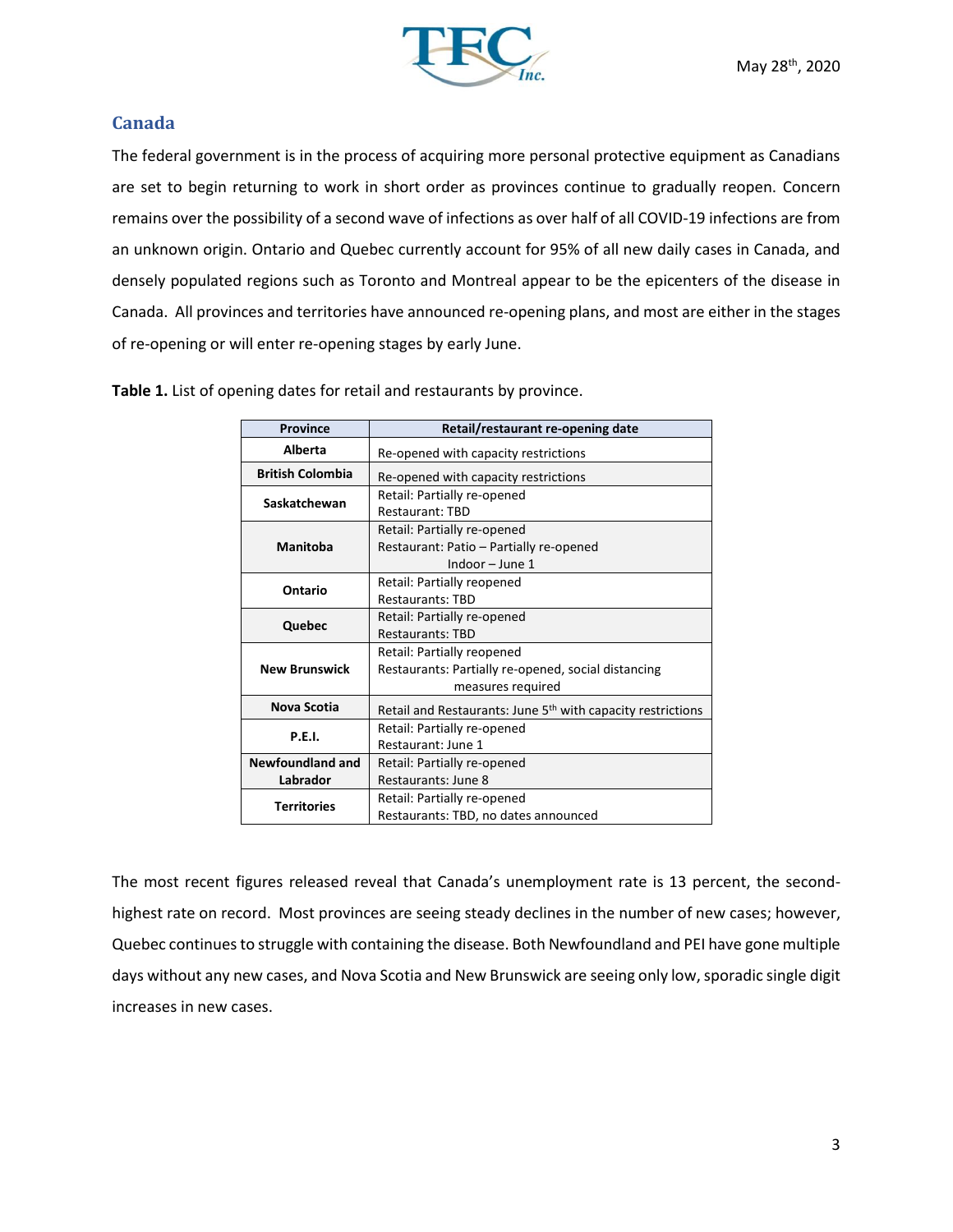

#### **China**

China's economy shrank 6.8% during the first quarter of 2020 compared to the same period in 2019. China has also pledged to inject the equivalent of \$500 billion USD into its economy, aiming to create 9 million urban jobs. Experts believe Chinese unemployment now stands at 10%, which is 4% higher than the figure released by the Chinese government. China plans to spend \$200 billion on US imports as part of the US China trade deal.

## **EU**

The European Commission announced a new \$826 billion (USD) coronavirus-related stimulus package on Wednesday. Approximately \$550 billion of this will be offered as free grants to the EU member states. The remainder would be made available as loans. This is the biggest aid package in European history, outstripping the post-World War II Marshall Plan. Germany and France have proposed raising the common European debt in an effort to provide funds for recovery packages in the bloc. This is notable as Germany has historically been very opposed to raising debt. There is, however, opposition from four fiscally conservative countries including Austria, the Netherlands, Sweden and Denmark.

The Commission predicts that GDP will contract by 7.75% in the 19 countries that use the Euro in 2020. High debt countries such as Italy may find it difficult to burden increasing levels of debt as spending grows and tax revenue decreases. There is concern that this debt burden may cause divisions within the EU.

Spain has moved quickly through its reopening plan and is currently allowing customers to frequent dinein restaurants at 40% capacity. Spanish officials hope to have the country open to tourism soon, as the tourism industry accounts for nearly 12% of Spain's total GDP. Greece has also reopened restaurants in a similar attempt to attract tourists. It is currently unknown how the tourism industry will fare as consumers demonstrate nervousness about returning to public places.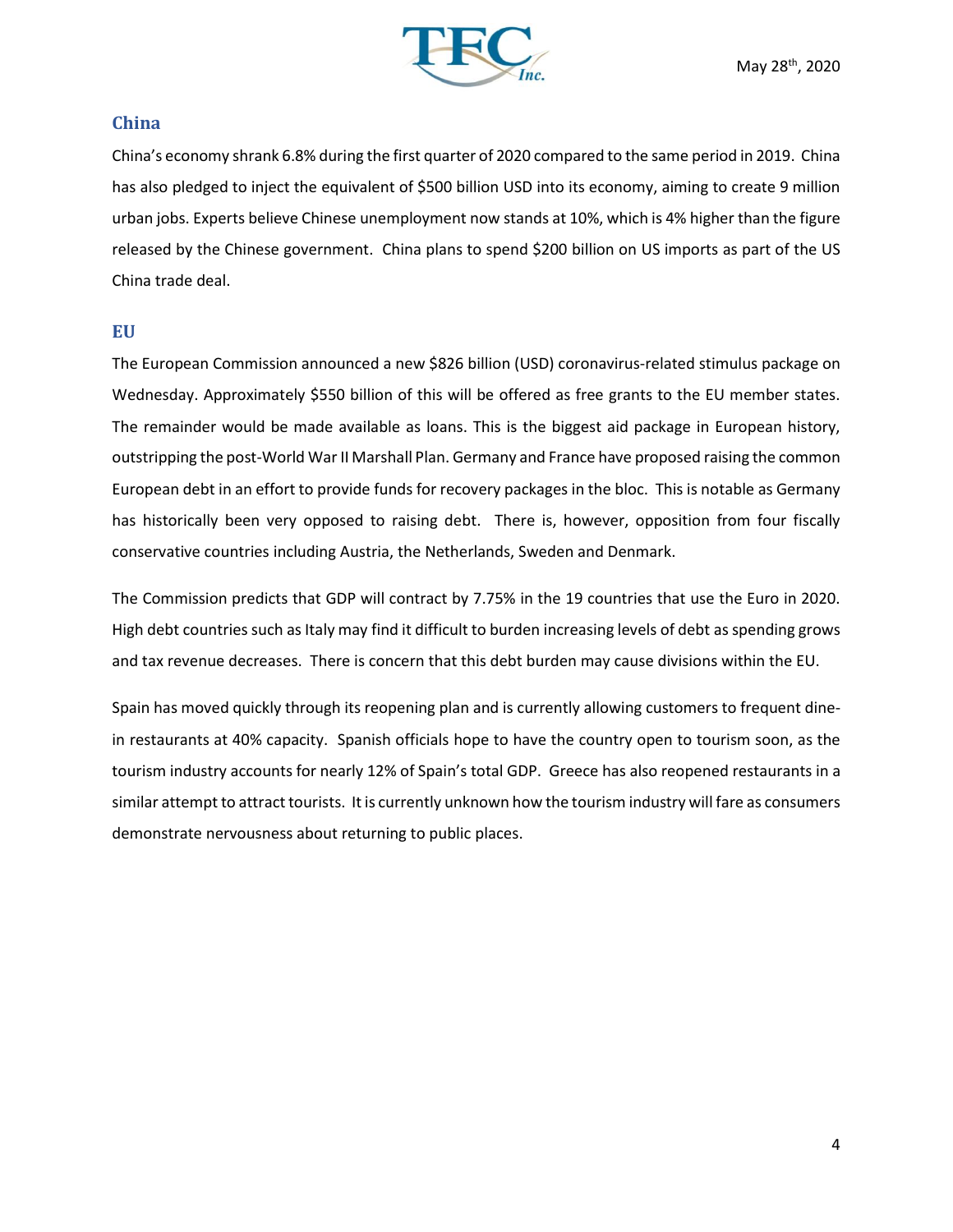

## **Seafood Market Status**

This section of the report will discuss the current state of the seafood market by species as of May 28th, 2020.

## **Lobster**

After a somewhat slow start, catches for spring Canadian lobster are high. Supply has overtaken demand and price continues to decline on live lobster. After a spike to \$8.58/lb (USD) for Mother's Day, price has fallen each of the past three weeks to \$6.38/lb (USD) as of May 27. While this is in keeping with the historical trends, it is worth noting that the current price is a 5-year low. This indicates that factors beyond the usual supply increase are affecting the price, in this case the coronavirus pandemic. Weekly price change can be seen in Figure 2.





Shore price for lobster is variable, with SW Nova Scotia and Gulf harvesters receiving between \$3.00- 4.00/lb (CAD) depending on the quality. Daily quotas have been implemented in PEI and in other provinces by different buyers. Due to the limits set by processors/buyers, harvesters are finding it difficult to sell all of their catch. Some LFA 34 and 33 harvesters have landed their traps several days before the close of the season on Sunday.

Lobster destined for processing is particularly difficult to sell as processors are operating at 50% or less capacity, attempting to supply a market that is severely depressed. Buying lobster to process raises the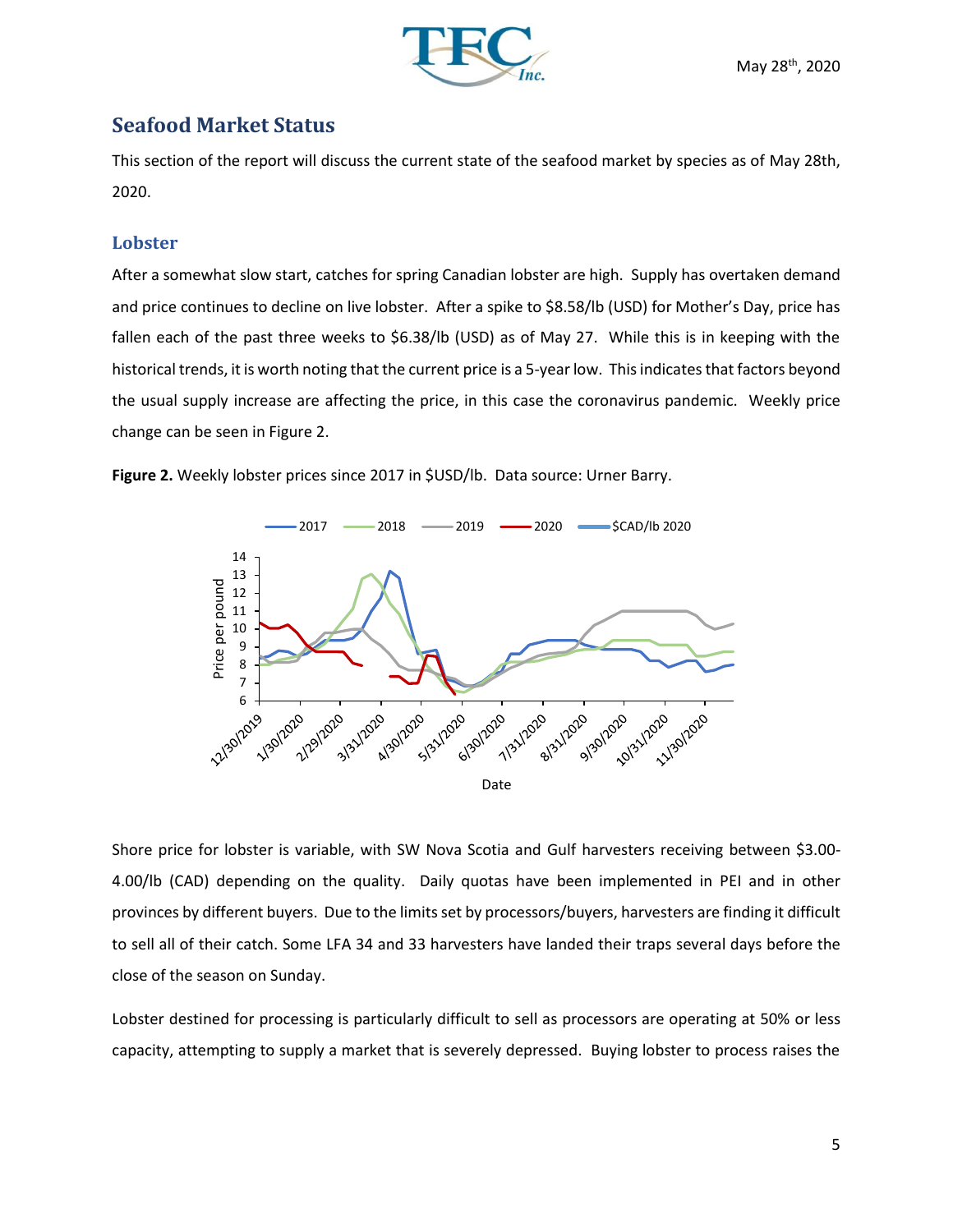

risk of being unable to process and sell the product before it has to be thrown out, which would result in raised costs with no additional revenue.

The exchange rate between the US and Canada has been notably volatile in 2020. It has ranged from a high of \$0.77 USD per CAD at the beginning of 2020 to \$0.69 USD per CAD in the middle of March. The most recent trend has indicated a slow strengthening of the Canadian dollar, with the current rate the highest it has been since March 11 at \$0.7257 USD per CAD as of May 28<sup>th</sup>. The table on the following page illustrates the market price and exchange rate differences for the winter and spring of 2019 and 2020.

**Table 2.** Market price and exchange rate for 1 ¼ lb lobster for the winter and spring of 2019 and 2020. Data source: Urner Barry. Note that blank entries represent periods where no market data was available.

|             | \$USD/lb |                      | \$CAD/lb | \$USD/lb | <b>Exchange</b> | \$CAD/lb |
|-------------|----------|----------------------|----------|----------|-----------------|----------|
| <b>Date</b> | 2019     | <b>Exchange 2019</b> | 2019     | 2020     | 2020            | 2020     |
| 6-Jan       | 8.15     | 0.752                | 10.84    | 10.05    | 0.770           | 13.05    |
| 13-Jan      | 8.15     | 0.753                | 10.82    | 10.05    | 0.766           | 13.12    |
| 20-Jan      | 8.15     | 0.750                | 10.85    | 10.25    | 0.766           | 13.38    |
| 27-Jan      | 8.25     | 0.755                | 10.92    | 9.80     | 0.758           | 12.93    |
| 3-Feb       | 9.00     | 0.761                | 11.81    | 9.13     | 0.753           | 12.12    |
| 10-Feb      | 9.28     | 0.752                | 12.34    | 8.75     | 0.750           | 11.65    |
| 17-Feb      | 9.80     | 0.755                | 12.97    | 8.75     | 0.754           | 11.60    |
| 24-Feb      | 9.80     | 0.759                | 12.91    | 8.75     | 0.753           | 11.62    |
| 2-Mar       | 9.90     | 0.750                | 13.18    | 8.73     | 0.748           | 11.66    |
| 9-Mar       | 10.00    | 0.745                | 13.41    | 8.11     | 0.735           | 11.03    |
| 16-Mar      | 10.00    | 0.748                | 13.35    | 7.98     | 0.705           | 11.31    |
| 23-Mar      | 9.45     | 0.743                | 12.72    |          |                 |          |
| 30-Mar      | 9.10     | 0.743                | 12.24    |          |                 |          |
| 6-Apr       | 8.60     | 0.743                | 11.57    | 7.38     | 0.707           | 10.43    |
| 13-Apr      | 7.96     | 0.745                | 10.68    | 7.38     | 0.717           | 10.28    |
| 20-Apr      | 7.73     | 0.743                | 10.39    | 6.98     | 0.710           | 9.83     |
| 27-Apr      | 7.73     | 0.746                | 10.36    | 7.00     | 0.717           | 9.77     |
| 4-May       | 7.73     | 0.753                | 10.26    | 8.55     | 0.710           | 12.04    |
| 11-May      | 7.53     | 0.745                | 10.10    | 8.48     | 0.714           | 11.88    |
| 18-May      | 7.35     | 0.757                | 9.70     | 7.10     | 0.701           | 10.01    |
| 25-May      | 7.24     | 0.762                | 9.50     | 6.38     | 0.715           | 8.92     |

At the beginning of the year, the exchange rate was \$0.77 USD per CAD, and Canadian exporters were receiving a premium of \$3.00/lb (CAD) when selling to the US. As of the 25<sup>th</sup> of May, Canadian exporters are receiving a premium of \$2.54/lb (CAD), despite price dropping by \$3.67/lb (USD). This is due to the weakening of the Canadian dollar against the USD to \$0.715. This has helped buffer Canadian exporters from further losses. If the exchange rate had remained at \$0.77 USD per CAD, lobster exporters would only be receiving \$8.29/lb (USD) at this time.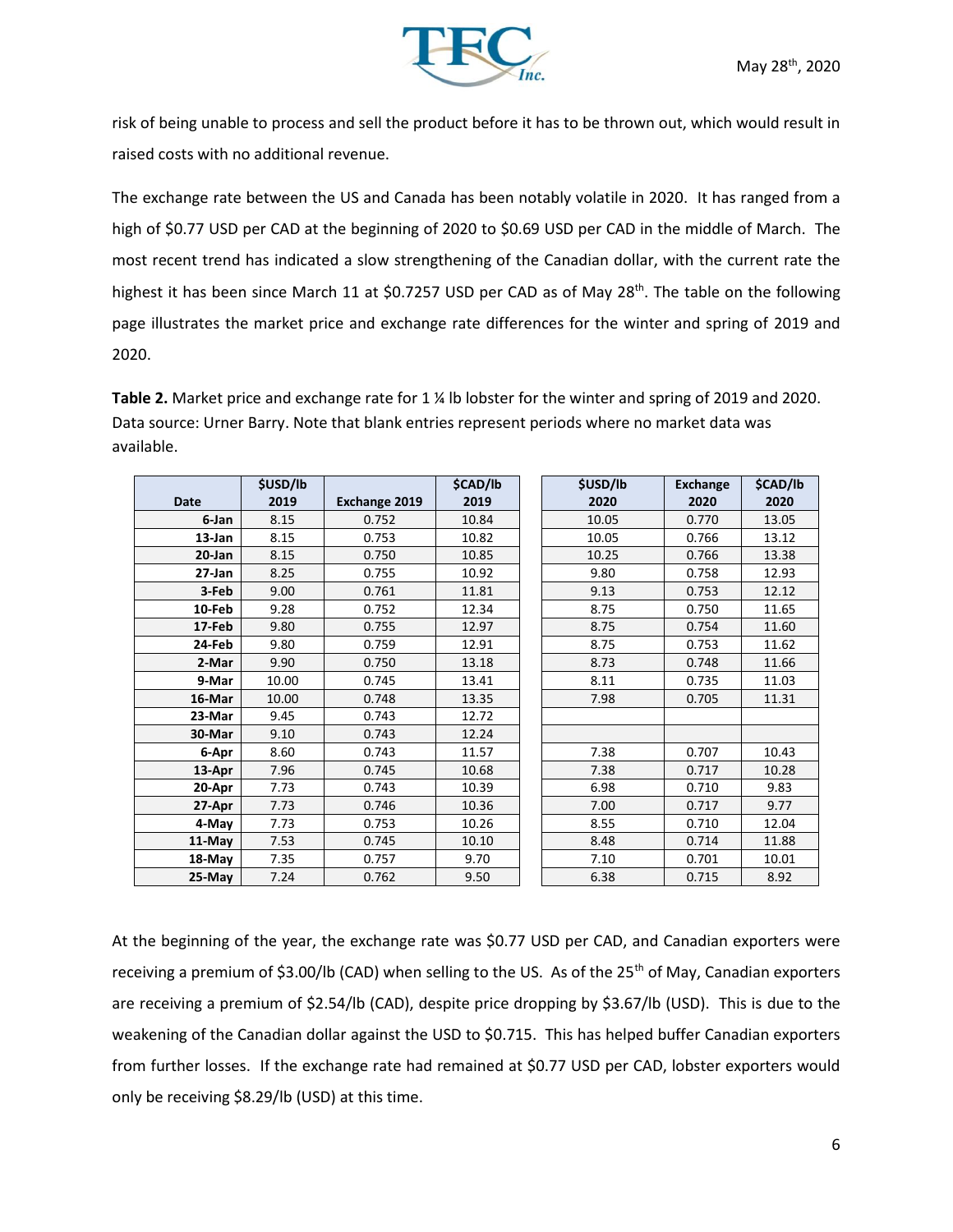

The pandemic has severely affected labour availability, with plant capacity down to between 30% and 50% in PEI and New Brunswick. Notably, a processing plant in Val Comeau, NB caught fire and was an 80% loss. This will disrupt operations of up to 100 harvesters that supply the plant. These harvesters may find it difficult to find buyers for their product as capacity among processing is tight due to severely reduced operations and staffing. The additional supply under further reduced capacity could impact on available locations to sell lobster on the shore.

US imports of Canadian lobster products were 9.7% lower thus far in 2020 as compared to 2019, driven by the sharp decline in live shipments. More recently, there has been an uptick in demand for lobster products from distributors that ship to restaurants in the US. This is likely to be anticipatory buying as restaurants prepare for reopening, and it may take some time for these restaurants to properly gage the level of consumer demand.

Lobster was successfully branded as a luxury item over the past two decades and has commanded high prices as a result. Distributors were able to wield influence over the market price, and the lobster industry was considered to be a price maker. Due to the decline in demand due to the pandemic, harvesters, processors, and distributors have grown increasingly desperate to find sources of demand to offload inventory and generate revenue. Buyers in countries such as China, which are in more advanced stages of re-opening, may recognize that they can offer lower prices for lobster and wield influence over the market price. This could mark a change in the status quo if the market situation continues to be poor for extended periods of time. Industry participants are growing increasingly concerned that prolonged periods of low selling prices will downgrade the perception of lobster as an expensive luxury good to a cheaper commodity good. This could act to place a new, significantly lower ceiling on the price consumers are willing to pay for lobster for months or years.

One method of preventing the above scenario from materializing would be to significantly reduce the volume of catches to prevent price deflation. Due to the decentralized nature of the lobster fishery, this strategy has proven difficult as each individual harvester has a short-term financial incentive to fish. Industry participants have directed some of the blame for this situation at the Federal Government and DFO, as there were initially requests to have the fishery shut down in exchange for federal aid.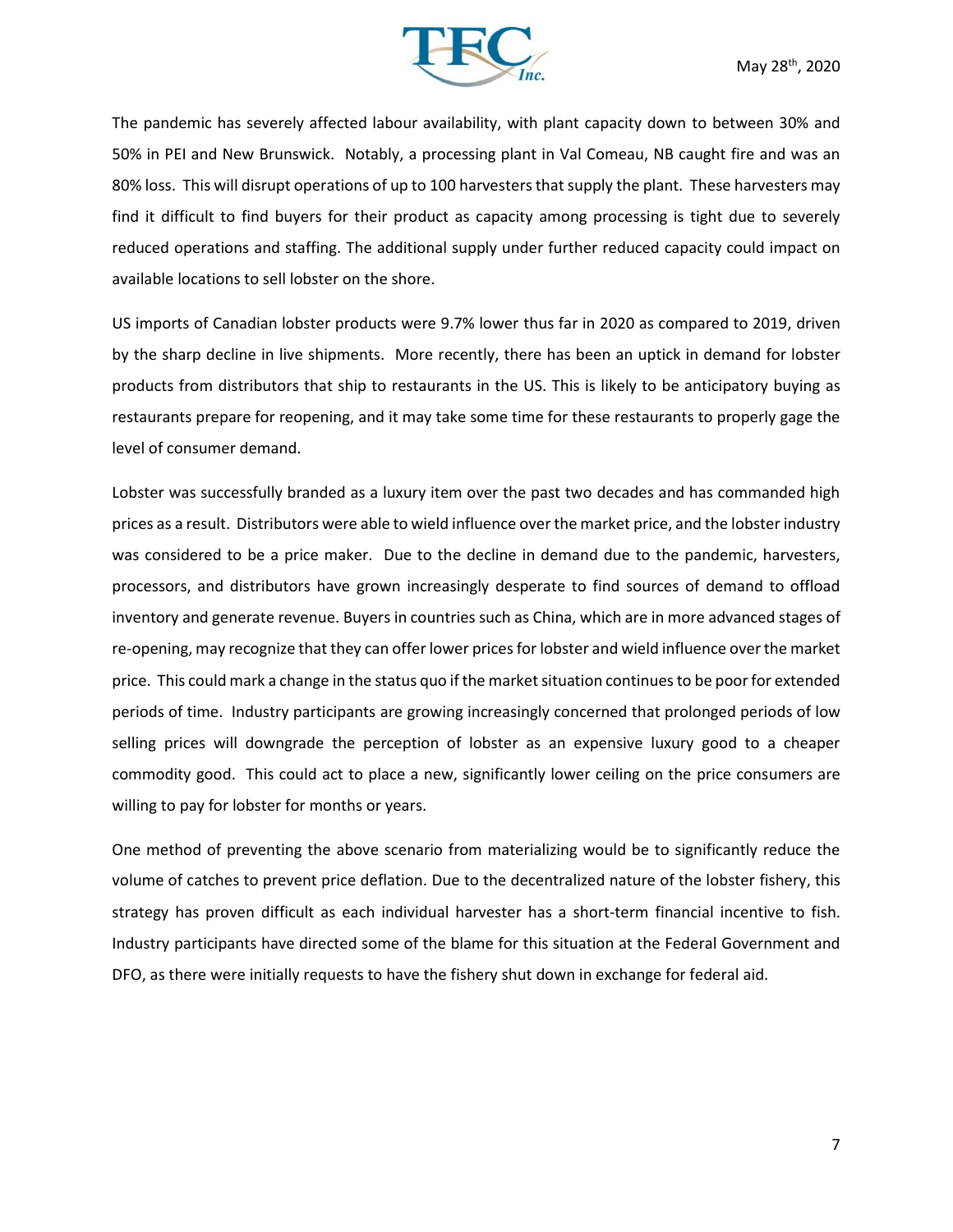

## **Crab**

The price for Gulf crab has remained unchanged, staying at a 3-year low price of \$7.03/lb (USD) (Figure 3). To date little of the Newfoundland caught crab has become available on the market, which has kept supply more in line with the current levels of demand. As Newfoundland crab becomes more available over the coming weeks, downward pricing pressure is expected. Unlike lobster, snow crab is trading at prices well below the recent historical levels, despite a relatively robust retail market.

**Figure 3.** Weekly Gulf of St. Lawrence snow crab (5-8oz) prices since 2017 in \$USD/lb. Data source: Urner Barry. Note that blank entries represent periods where no market data was available.



Similar to lobster, the exchange rate is an important consideration for harvesters of Canadian snow crab as the US market is the primary destination for product. A weak Canadian dollar allows Canadian exporters to earn a significant premium on the product they sell to the US. Despite the weakening of the Canadian dollar against the USD as the virus spread, harvesters have been unable to earn revenue similar to that of 2019 due to reduced demand (Table 3).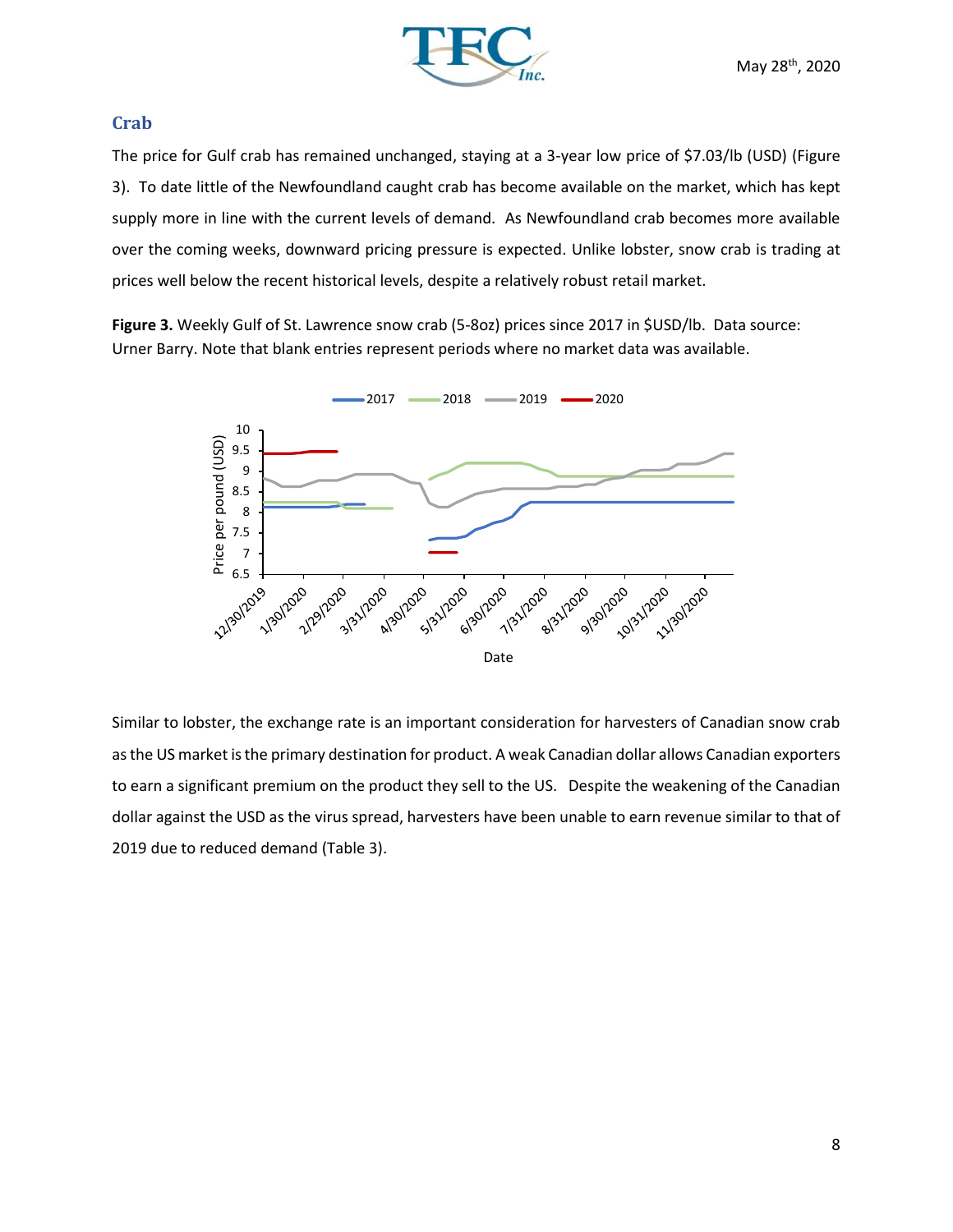

**Table 3.** Weekly market prices and exchange rate for 5-8 oz. Gulf snow crab clusters for the winter and spring of 2019 and 2020. Data source: Urner Barry.

| <b>Date</b> | <b>\$USD/lb</b> | <b>Exchange</b> | \$CAD/lb | <b>\$USD/lb</b> | <b>Exchange</b> | <b>\$CAD/lb</b> |
|-------------|-----------------|-----------------|----------|-----------------|-----------------|-----------------|
|             | 2019            | 2019            | 2019     | 2020            | 2020            | 2020            |
| 6-Jan       | 8.75            | 0.752           | 11.63    | 9.43            | 0.770           | 12.31           |
| 13-Jan      | 8.63            | 0.753           | 11.45    | 9.43            | 0.766           | 12.25           |
| 20-Jan      | 8.63            | 0.750           | 11.49    | 9.43            | 0.766           | 12.31           |
| $27 - Jan$  | 8.63            | 0.755           | 11.43    | 9.43            | 0.758           | 12.31           |
| 3-Feb       | 8.70            | 0.761           | 11.42    | 9.45            | 0.753           | 12.47           |
| 10-Feb      | 8.78            | 0.752           | 11.67    | 9.48            | 0.751           | 12.58           |
| 17-Feb      | 8.78            | 0.755           | 11.62    | 9.48            | 0.754           | 12.63           |
| 24-Feb      | 8.78            | 0.759           | 11.57    | 9.48            | 0.753           | 12.57           |
| 2-Mar       | 8.85            | 0.750           | 11.79    | 9.48            | 0.749           | 12.59           |
| 9-Mar       | 8.93            | 0.745           | 11.98    |                 |                 |                 |
| 16-Mar      | 8.93            | 0.748           | 11.92    |                 |                 |                 |
| 23-Mar      | 8.93            | 0.743           | 11.98    |                 |                 |                 |
| 30-Mar      | 8.93            | 0.743           | 11.91    |                 |                 |                 |
| 6-Apr       | 8.93            | 0.743           | 11.90    |                 |                 |                 |
| 13-Apr      | 8.83            | 0.745           | 11.78    |                 |                 |                 |
| 20-Apr      | 8.73            | 0.743           | 11.66    |                 |                 |                 |
| 27-Apr      | 8.70            | 0.746           | 11.71    |                 |                 |                 |
| 4-May       | 8.23            | 0.753           | 11.07    | 7.03            | 0.710           | 9.90            |
| 11-May      | 8.13            | 0.745           | 10.94    | 7.03            | 0.714           | 9.85            |
| 18-May      | 8.13            | 0.757           | 10.90    | 7.03            | 0.710           | 9.91            |
| 25-May      | 8.25            | 0.762           | 11.09    | 7.03            | 0.715           | 9.83            |

Similar to lobster, the exchange rate has offered exporters of crab some protection from the decline in price. At the beginning of the year, prices were \$9.43/lb (USD) and \$12.31/lb (\$CAD). This meant Canadian exporters received a premium of \$2.88/lb (CAD). Prices are currently \$7.03/lb (USD) and \$9.83/lb (CAD). As of May 25<sup>th</sup>, exporters are now receiving a premium of \$2.80/lb (CAD), despite price having dropped by \$2.40/lb (USD). If the exchange rate had remained constant from the start of the year, exporters would only be receiving \$9.13/lb (CAD), a decline of \$0.70/lb (CAD).

## **Shrimp**

Fishing activity for shrimp remains virtually non-existent due to ongoing price disputes between harvesters and processors being driven by a soft market. It is worth noting that some inventory from the previous year's fishing effort remains. Harvesters have received increasingly grim messages from processors regarding the state of the market, which now some say is non-existent. Some processors in Quebec have suggested that there may be no desire to conduct shrimp trade for the remainder of the year. As a result, a group of harvesters that includes both First Nation/Indigenous fishing groups and nonindigenous fishers has come together to request immediate financial aid for the federal government. The proposal includes the following: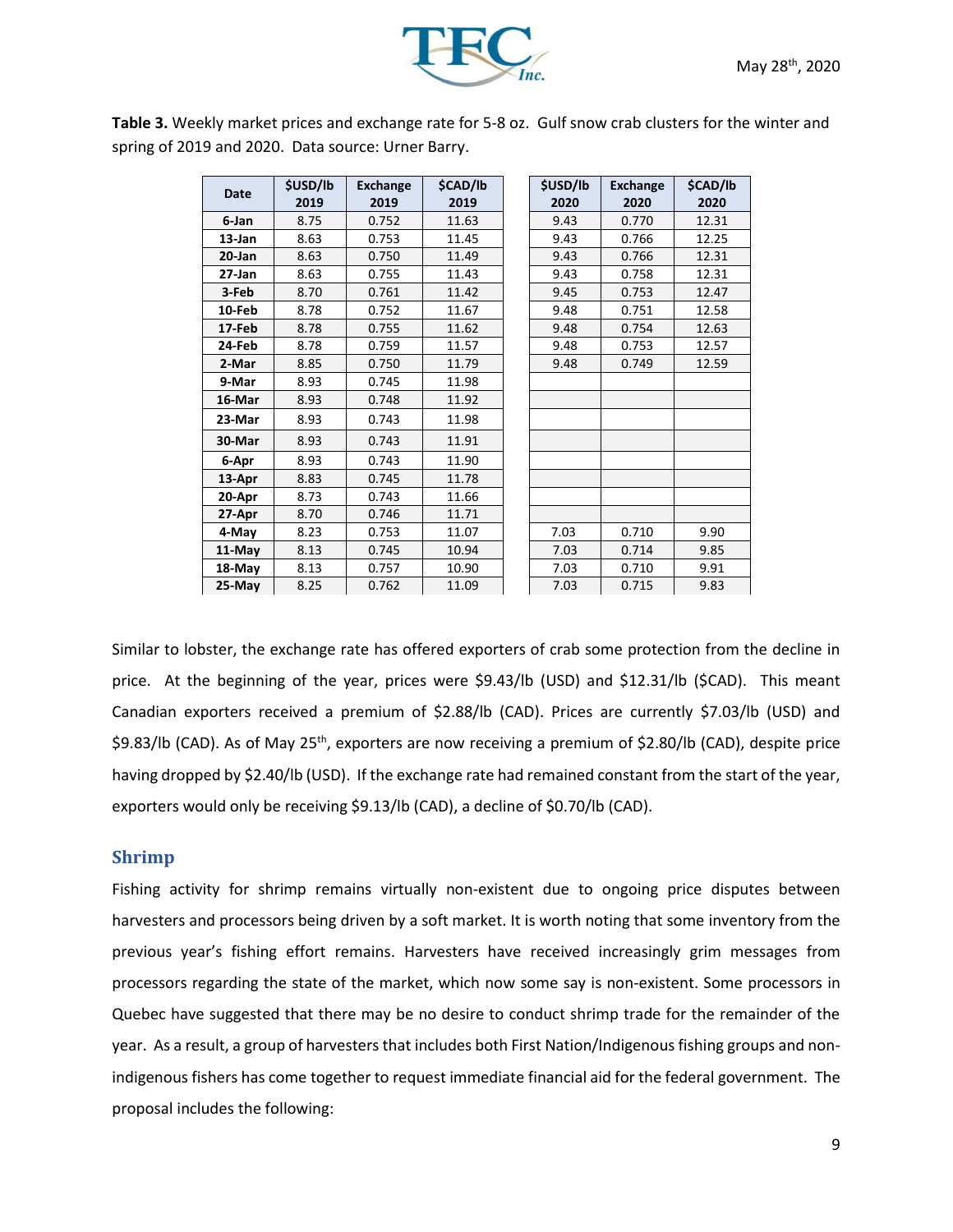

- Eliminate the cost of fishing licenses for the 2020 season;
- Modify all the support programs that have been announced to make them accessible to First Nations;
- Extend the applicability of the wage subsidy program by 75% to cover the entire shrimp fishing season;
- Modify the accessibility criteria of the employment insurance program to ensure that workers in the catching sector are not left without income because of the delay in the start of the season or because of a fishing season shorter;
- Compensate First Nations communities for the loss of income from fishing activities caused by the Covid-19 crisis;
- Increase the maximum amount of the business support program from \$40,000 to \$120,000, and increase the non-repayable portion of the loan.

## **Bivalves**

Scallop prices remain low, however as restrictions across the US have slowly begun to be lifted there has been a slight uptick in sales. This has kept the price from declining further. As of May 28<sup>th</sup>, 20-30 ct. scallops are selling for \$9.50/lb (USD) on the market, which is the lowest price since 2010. Prices are typically closer to between \$10.50-10.75/lb (USD) in May, based on data for the past three years. U-10 prices are the second lowest in the past five years at \$13.25/lb (USD). 10-20 ct. scallops, which are popular in retail, have fared batter and prices are in line with recent historical norms (Figure 4).

**Figure 4**. Weekly market price (\$USD/lb) for 10-20 ct. scallops since 2017. Data source: Urner Barry.

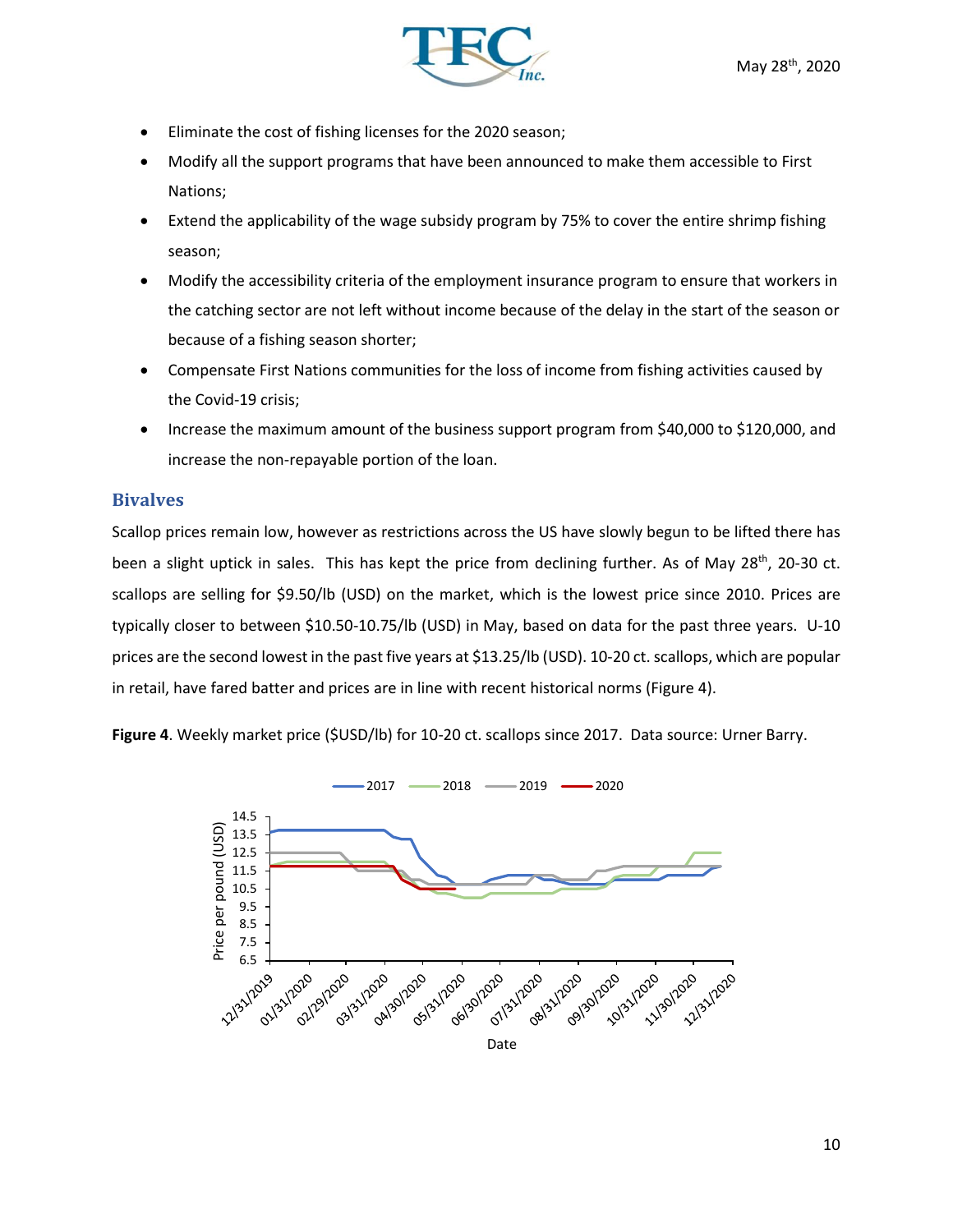

In the Maritimes, smaller scallop harvesters are operating out of Digby while the offshore fleets remain moored in Yarmouth. Fresh scallop peddlers in the Digby area have been selling scallop for \$17.00/lb (CAD), or \$12.35/lb (USD).

In Massachusetts, auction prices have seen recent upticks on high volumes. The majority of scallop sold on May 28 in New Bedford were 10-20 ct. and U-10 ct. scallops, and price was above \$9.00/lb (USD) for all sizes, with some offers of greater than \$10.00/lb (USD) being noted. In the Middle of April, these same sizes of scallop were selling for between \$7.65-8.95/lb (USD). This increase is likely due to a recent increase in the size of caught scallops, many of which are the retail-sized 10-20 ct. scallop. There have also been very modest improvements in foodservice activities, and this is expected to continue very gradually.

Canadian production of scallop has declined by 14% in Q1 of 2020 compared to Q1 of 2019. Demand for Canadian scallop dropped dramatically, as Canadian scallop is typically larger (U-10 ct.) and destined for fine dining restaurants. While foodservice demand for scallop initially dropped to virtually zero, demand has crept back up to approximately 20% of normal levels as re-opening continues in the USA and Canada. Retail demand for scallop increased during the early part of the pandemic and rose by 25-30% in some markets.

Oyster producers have seen 90-95% of the demand for their product evaporate as a result of the crisis. North American producers are wary of pivoting to processed oyster, as this would put them into competition with the well-establish Asian oyster industry. The Asian supplies are able to offer processed oyster product at very low prices, and it is unlikely that the live oyster producers in North American are capable of quickly and effectively switching to processed product.

#### **Finfish**

Prices for some finfish have shown signs of recovery, though this is in part due to reduced fishing effort and landings. Halibut prices remain low but have shown a volatile trend depending on supply availability. Tuna and swordfish prices have recovered to historical norms as well, though the trading volume is currently unknown. Frozen fish such as haddock, cod, and pollock have remained relatively resilient throughout the pandemic as these tend to be sold more to retail outlets compared to other species such as lobster and crab.